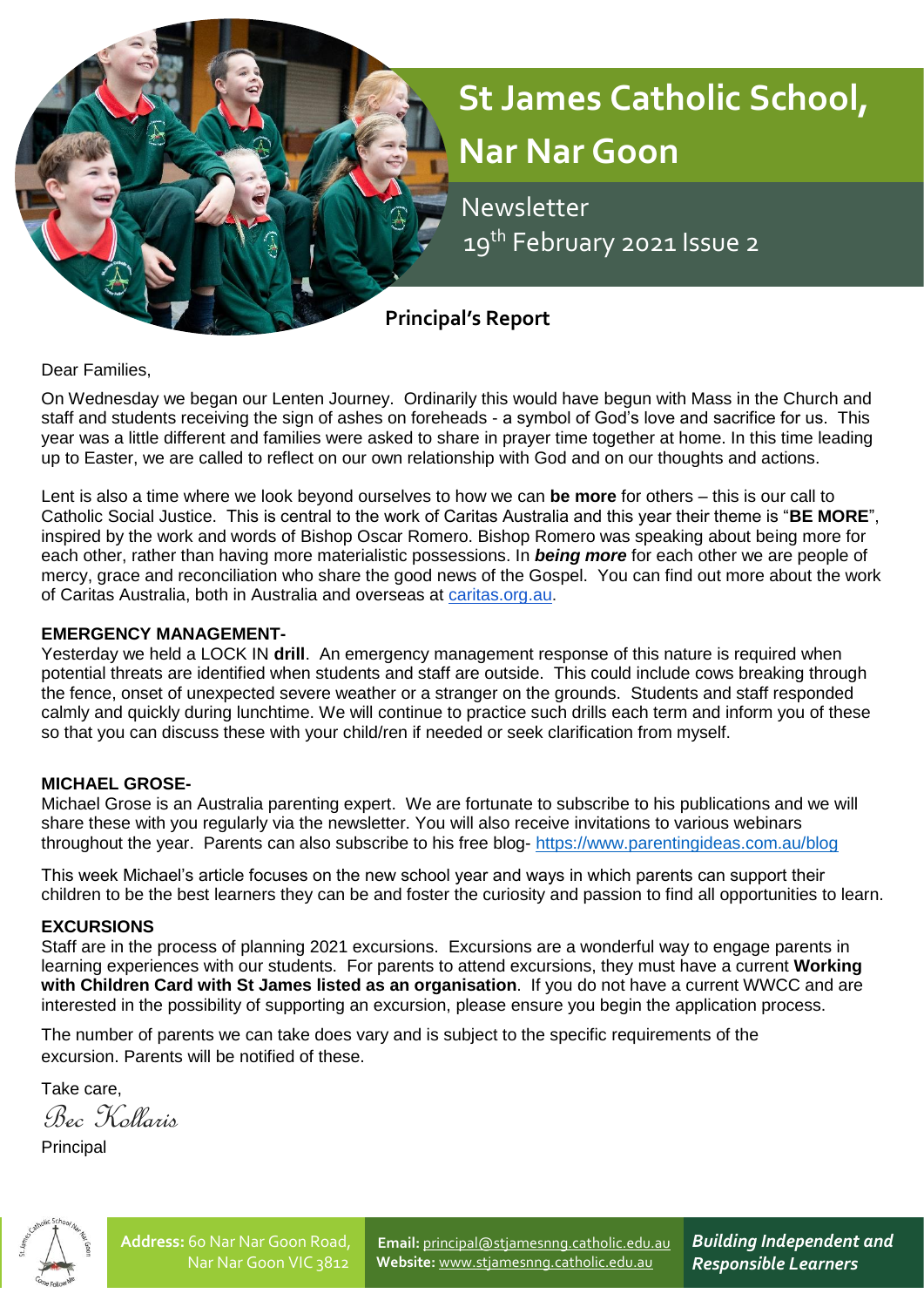# **COVID Health and Safety**

DOSCEL has advised temperature tests on the students are no longer required when they enter the school grounds, however, the following still remains in place.

- If your child is experiencing signs or symptoms of coronavirus (COVID-19), they must not attend school until their symptoms resolve and appropriate medical advice is obtained.
- This includes even mild symptoms of COVID-19.
	- The symptoms to watch out for are:
		-

- 
- Fever **Fever Fever Solution Fever Solution Solution Solution Solution Solution Solution Solution Solution Solution Solution Solution Solution Solution Solution Solution Solution So**
- Chills or sweats Shortness of breath Chills or sweats Shortness of breath
- Cough **Cough Cough Cough Cough Cough Cough Cough Cough Cough Cough Cough Cough Cough Cough Cough Cough Cough Cough Cough Cough Cough Cough Cough Cough Cough Cough Cough Cough Cough Cough Cough Cough Cough Cough Cough Cou**
- Upon arrival at school or during the day, if your child becomes unwell, you will be contacted and required to come and collect your child.
- If student who are being tested for COVID-19 have siblings, who attend a school managed and operated by the Diocese of Sale Catholic Education Limited (DOSCEL), then the siblings should also remain at home until a negative test result is provided for the student awaiting test results.
- Birthdays we are happy to acknowledge and celebrate your child's birthday in the classroom, however as previously stated, due to COVID, children cannot bring chocolate, lollies etc. to share for their birthday.
- Communication with teaching staff is via email or phone.
- All extra cleaning and hand hygiene that was in place last year, is still being adhered to.
- Schools can gather for assemblies but with students and staff only at this stage
- Parents can come onsite for scheduled meetings with staff. Parents need to sign in and wear a mask.(needs to be booked ahead and be for a significant reason)
- Parents wishing to come into the grounds to drop off must wear a mask and scan the QR code on the way in. Please do not enter the classrooms. Social distancing will apply.

#### **REL News**

This year Caritas through Project Compassion will be using the slogan from Oscar Romero 'Be More', from his famous quote, "Aspire not to have more but to be more." Project Compassion boxes will be sent out on Monday and I ask that students raise money for this worthy cause. This year I would like students to ask for any spare change (silver coins) that family may have. Boxes will be due back on the 29th of March, the last week of Term.

I know it is hard to get to Mass as families are busy however, both of these resources may fit your families needs. If you would like to participate in virtual Mass, I have attached 2 links below.

- **[Father Rob Galea](https://www.youtube.com/channel/UCKBL7GTDGu8se5Wml5n85WA)** (We regularly sing Fr Rob songs in School Masses)
- [Father Mike Schmitz](https://www.youtube.com/playlist?list=PLeXS0cAkuTPpXwZmWt2sdR4voVwcCvvOq) (This is an American Priest who is very passionate about his work)

Julie Veldman Religious Education Leader

## **St James Prayer**

Lord our Guiding Light,

Let us follow in the footsteps of St James with shell in hand May the Spirit guide us to show love, peace and

#### forgiveness Come follow me

Help us to strive to do our best in all the learning we do

We pray for wisdom with God's creation to care for all living

#### things Come follow me

Help us to be a friend, like St James was to Jesus Bless our families, friends and community Guide our community to nurture and grow in faith Come follow me Amen

## **Advisory Committee**

Committee members for 2020 are:

#### **Executive Officials:**

Rebecca Kollaris and Fr Peter Kooloos

#### **Chairperson:** Gehan Dedigama

# **Committee Members:**

| Ryan Lawlor                      | Tory Parker (Secretary) |  |
|----------------------------------|-------------------------|--|
| Justine Langley                  | Liz Cunningham          |  |
| Steph Katta                      | Alanna Pomeroy          |  |
| Next Meeting: Tuesday 16th March |                         |  |

## **Parents and Friends**

Committee Members for 2020 are: President Meagan Rogers Secretary **Karen Lawlor** Treasurer **Emma** Spoard Monday Lunches Donna Reilly Advisory Committee Representative Justine Langley Next Meeting: Friday 26<sup>th</sup> February 2pm



**Email:** [principal@stjamesnng.catholic.edu.au](mailto:principal@stjamesnng.catholic.edu.au) **Website:** [www.stjamesnng.catholic.edu.au](http://www.stjamesnng.catholic.edu.au/)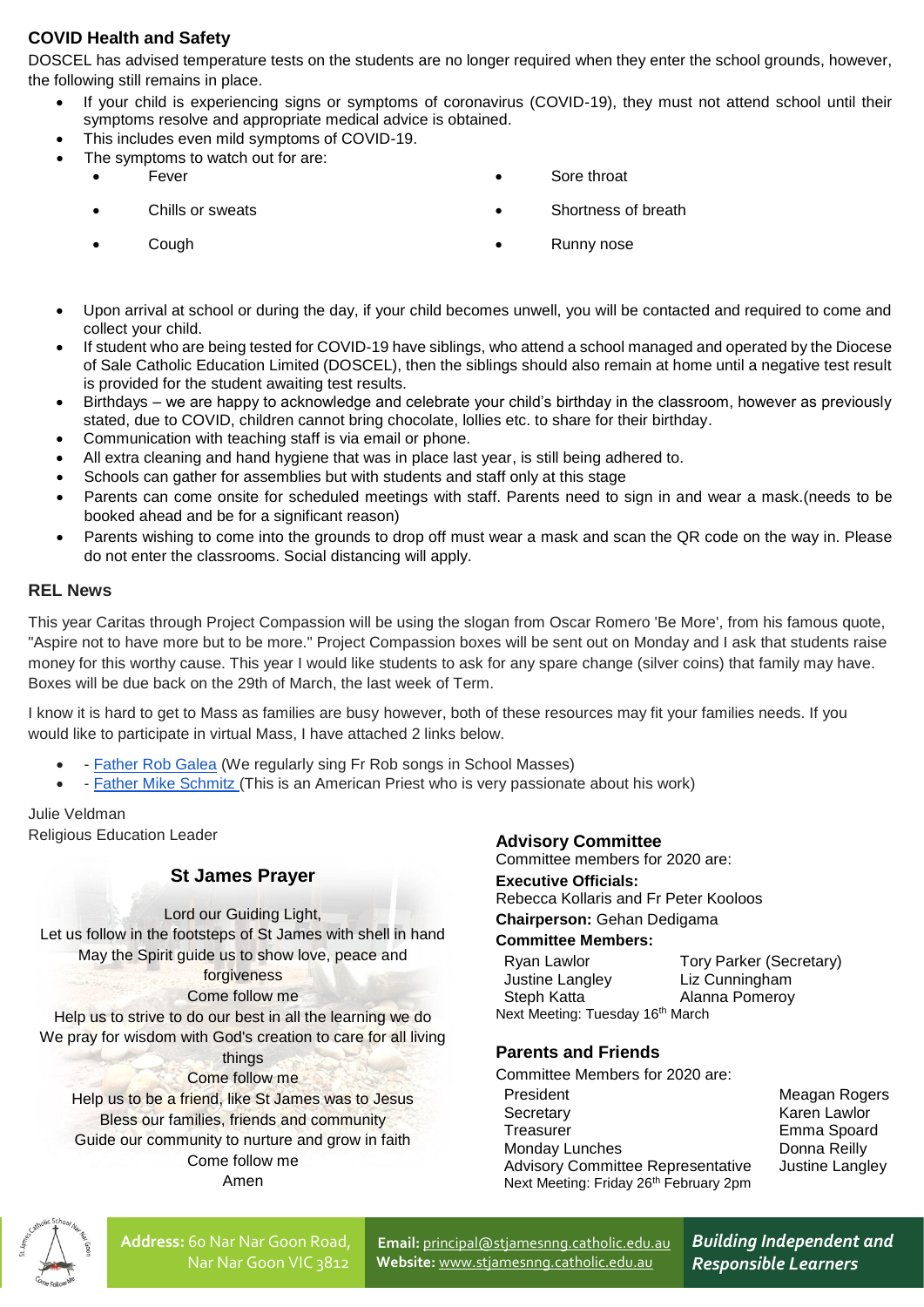# **Parent Teacher Interviews**

Parent Teacher interviews will be held at 3.40pm – 6.00pm on Tuesday  $23^{rd}$  February and Wednesday  $24^{th}$  February 2021.

You can now book interviews at times that suit your family best.

Go to [www.schoolinterviews.com.au](http://www.schoolinterviews.com.au/) and enter code ymz5b then follow the three simple steps.

Bookings close 4.00pm Monday 22nd February 2021.

Class 3/4GB interviews will be held on Tuesday 2<sup>nd</sup> March (9.30am – 3.30pm) and Wednesday 3<sup>rd</sup> March (3.40pm – 5.50pm) login in details will be sent to relevant parents.

#### **School Photographs for 2021**

Due to the Circuit Breaker Lockdown our school photos now have to be rescheduled, we will advise when we have locked in a date. All orders that have already been submitted will carry over to the new date.

#### **Update your details Operoo**

Welcome to 2021. We all lead very busy lives and can often forget to update details.

If you have moved, changed home or mobile numbers, or have a new email address please update these in Operoo, this will send us a message that your details have changed and we are then able to update our data base.

During the year if permissions are required for excursions or camps, Operoo is where this will be, as parents/guardians you will log in and accept or decline.

#### [office@stjamesnng.catholic.edu.au](mailto:office@stjamesnng.catholic.edu.au)

#### **Camps, Sports and Excursions Fund**

CSEF is provided by the Victorian Government to assist eligible families to cover the costs of school trips, camps and sporting activities. Application forms available at the office.

#### **E-Safety**

When it comes to online safety, the [eSafety Commissioner website](https://www.esafety.gov.au/parents) is here to help support parents and carers and ensure that together, we keep children safer online.

More advice and information is available at [eSafety parents.](https://www.esafety.gov.au/parents)

#### **Student Absences**

To avoid students having UNEXPLAINED ABSENCES, Parents/Guardians are reminded to inform the School by 9.00am via Email – **office@stjamesnng.catholic.edu.au** OR Phone – 5942 5404.

Please provide the student's name, date and reason for absence.

#### **Late Arrivals / Early Departures**

If you are dropping your child off late (after the bell has gone) or collecting him/her early you must visit the office and fill in the Sign In / Sign Out Register. Office staff will take your child through to their class at an appropriate time to ensure minimal disruption is made to the classrooms.

#### **Important Dates to Remember**

| 23 <sup>rd</sup> February         | 24 <sup>th</sup> February      | 8 <sup>th</sup> March      | 10 <sup>th</sup> March     |
|-----------------------------------|--------------------------------|----------------------------|----------------------------|
| <b>Parent Teacher Meetings</b>    | <b>Parent Teacher Meetings</b> | Labour Day Public Holiday  | Foundations begin fulltime |
| 16 <sup>th</sup> March            | $24^{th}$ – $26^{th}$ March    | 31 <sup>st</sup> March     | 1 <sup>st</sup> April      |
| <b>Advisory Committee Meeting</b> | ∟ife Ed                        | Students Last day for Term | <b>School Closure</b>      |

**Dates are subject to change, for updates please check our school Website or App.**

## **2021 Term Dates and School Closure Days**

| <b>Term Dates:</b>                                                                                       | <b>Closure Days:</b>                                                                                                      |
|----------------------------------------------------------------------------------------------------------|---------------------------------------------------------------------------------------------------------------------------|
| <b>Term 1</b> 27 <sup>th</sup> January – 1 <sup>st</sup> April (students start 28 <sup>th</sup> January) | Thursday 1 <sup>st</sup> April - Professional Development Day<br>Monday 19 <sup>th</sup> April – RE professional learning |
| <b>Term 2</b> 19 <sup>th</sup> April – $25$ <sup>th</sup> June                                           | Friday 25 <sup>th</sup> June - Professional Development Day                                                               |
| Term $3.12^{\text{th}}$ July $-17^{\text{th}}$ September                                                 | Friday 17th September - Professional Development Day<br>Monday $1st$ November – Report writing                            |
| <b>Term 4</b> 4 <sup>th</sup> October $-17$ <sup>th</sup> December                                       | Thursday 16 <sup>th</sup> December - Professional Development Day<br>Friday 17th December - Professional Development Day  |



**Email:** [principal@stjamesnng.catholic.edu.au](mailto:principal@stjamesnng.catholic.edu.au) **Website:** [www.stjamesnng.catholic.edu.au](http://www.stjamesnng.catholic.edu.au/)